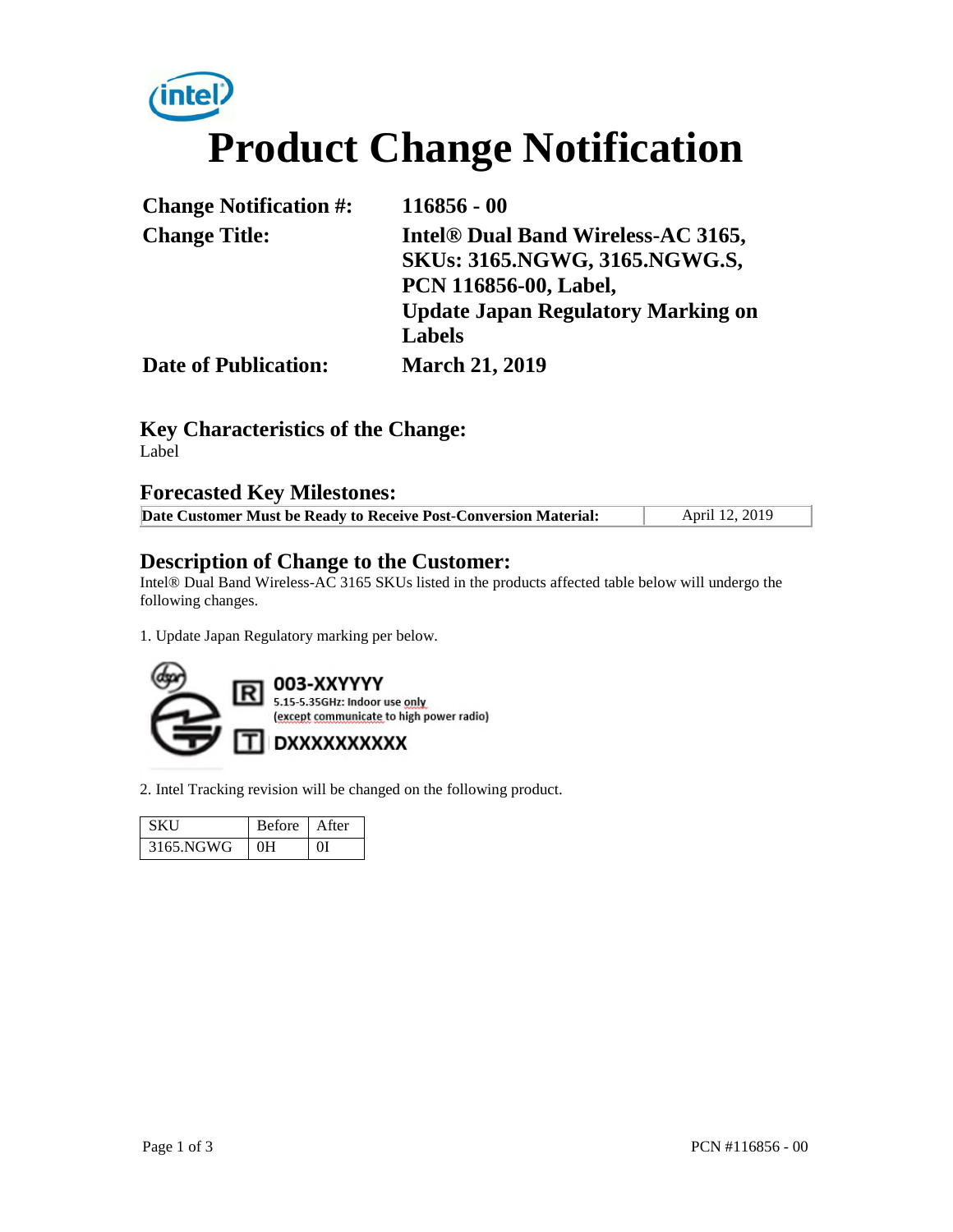Example Labels



#### **Customer Impact of Change and Recommended Action:**

The label changes to the products do not affect functionality. Intel anticipates no impact to customers.

Intel will attempt to deplete pre-conversion material before shipping post-conversion material but there is a possibility of Intel shipping mixed inventory. Therefore, customers will need to manage and migrate to the post-conversion material as soon as possible.

Milestone dates are estimates and subject to change based on business and operational conditions.

Please contact your local Intel Field Sales Rep if you have any further questions about these changes.

#### **Products Affected / Intel Ordering Codes:**

| <b>Product Code</b>               | MMH |                   | <b>Pre Change TA Post Change TA</b> |
|-----------------------------------|-----|-------------------|-------------------------------------|
| 3165.NGWG                         |     | 940106 H71304-010 | H71304-011                          |
| 3165.NGWG.S   940107   H72060-008 |     |                   | H72060-009                          |

## **PCN Revision History:**

| <b>Date of Revision:</b> | <b>Revision Number:</b> | <b>Reason:</b>           |
|--------------------------|-------------------------|--------------------------|
| March 21, 2019           | 00                      | Originally Published PCN |